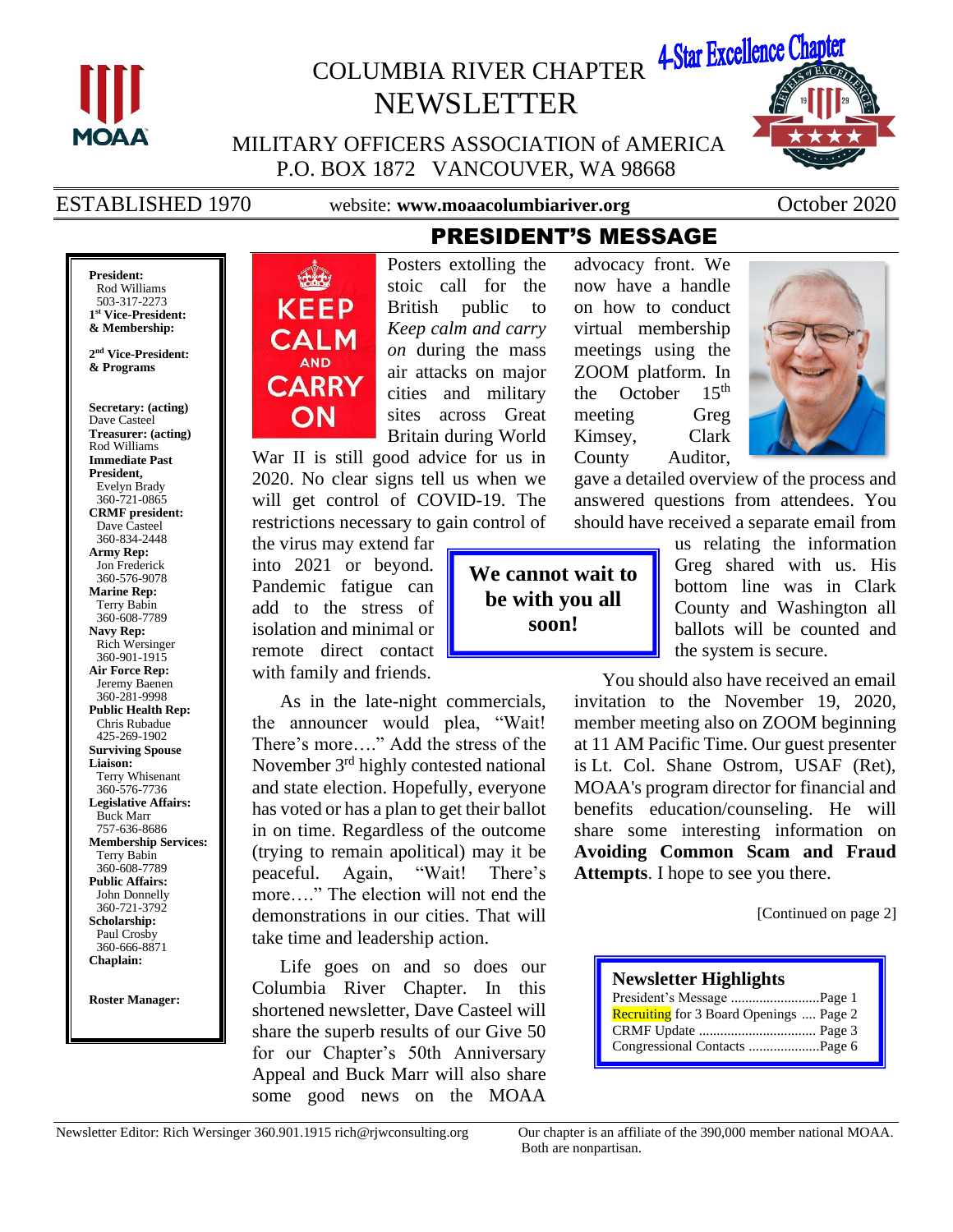# President's Message continued

**MOAA Advocacy Gets Results**

Buck Marr

MOAA's first strategic focus area is "advocacy." In every chapter newsletter, I highlight federal legislative topics which need our collective attention. Rarely do I detail successes beyond the big-ticket items of pay raises, health care etc. In this concise newsletter, I'd like to share with you an unheralded non-legislative success story which is a direct result of advocacy by MOAA and our partners with Service leaders.

On 15 October, Senior Army leaders announced big increases in investments in housing, child care and other quality of life improvements for soldiers and their families. At the recent Association of the U.S. Army annual meeting, the Army Secretary announced an additional \$2.8B investment in Army housing including a \$9B plan for barracks improvements. Additionally, the Army will increase the number of child development center employees by 7 percent while adding nine new child development centers. These initiatives will increase the number of available child care spaces by 5,000. The Army has also hired quality inspectors to improve household goods shipments. Advocacy shined a bright light on necessary quality of life improvements. Keep up the good work.

Be safe and please take care of each other until we can meet again. If you have not seen one of your chapter friends in a while, give him/her a call and check in. Pass along any member news or information where the chapter can assist to any of the chapter leaders listed on the front page. Never stop serving!



**Rod Williams President**

# *Chapter Volunteers Needed by Rod Williams*

Presently we have **three openings** on the board:

# **Vice President, Treasurer, Secretary.**

All our members have leadership experience and could capably fill any vacant roles.

Many of our spouses also bring skills and experience which make them excellent candidates. We encourage you to volunteer, too.



The frequently repeated idiom "it takes a village" is especially true about our chapter. It takes many hands to carry the load and not be a heavy burden on any one person.

- **Vice President** can be tailored to fit any willing and able applicants to help us with programs, membership, recruiting, and advocacy activities.
- **Secretary** some computer skills but does not have to an expert.
- **Treasurer –** does not require an accountant. Balancing and maintaining a checking account is the key skill.

There are written procedures and years of documented practice for both the Secretary and Treasurer roles. If you think you can help, contact me, Rod Williams (503) 317-2273 or rodwill50@hotmail.com

# **We need you!**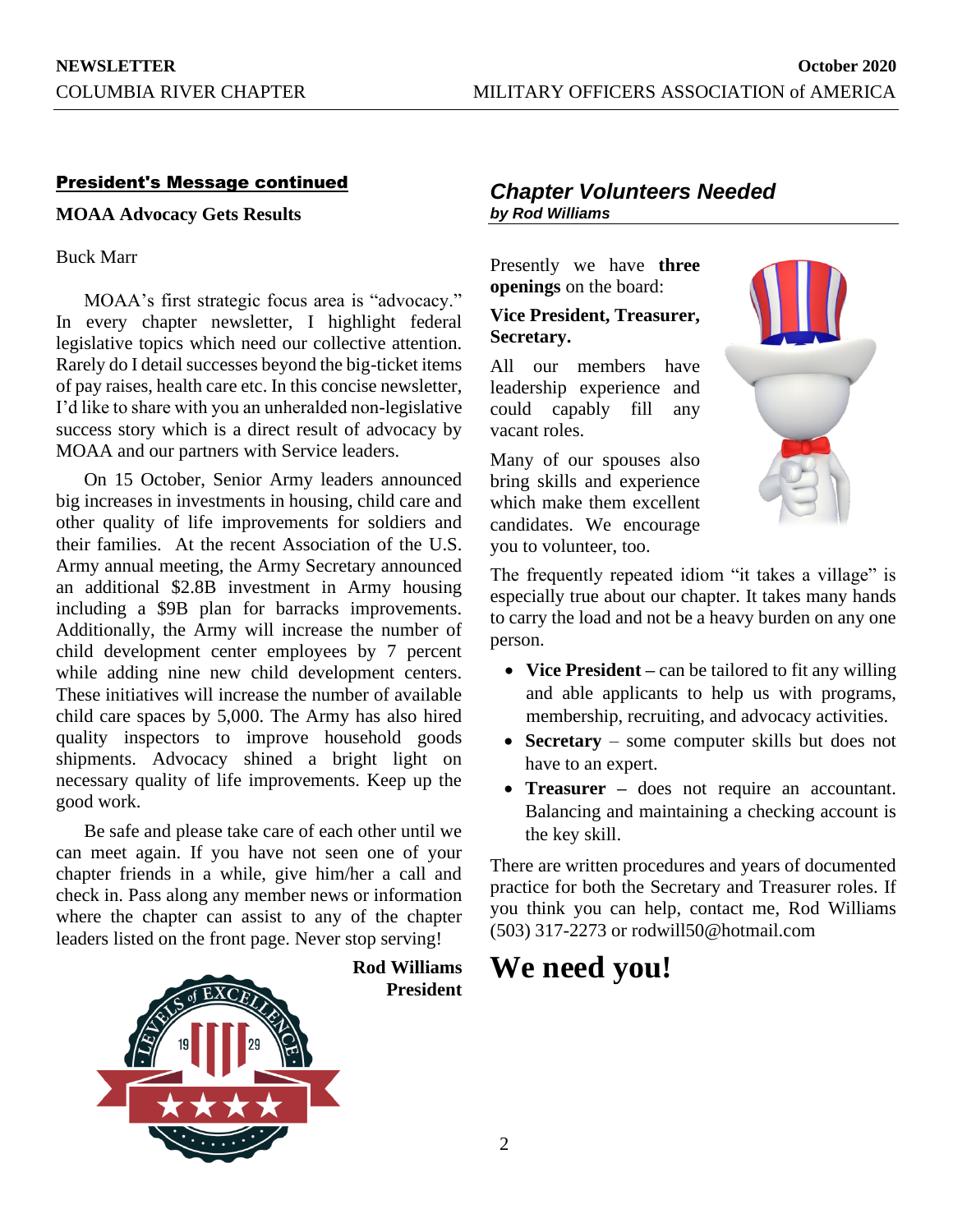### **NEWSLETTER October 2020**

# *CRMF September 2020 Update by Dave Casteel*

Dave Casteel [\(shilohcamas@comcast.net](mailto:shilohcamas@comcast.net) or [CRMFpresident@comcast.net\)](mailto:CRMFpresident@comcast.net)

As your CRMF President, I am pleased to announce that member response to our Give 50 for our Chapter's 50<sup>th</sup> Anniversary Appeal was a great success response was excellent!

Thanks to the generosity of 38 donors (including one via a Qualified Charitable Distribution from their RMD) we raised \$4,000 to date for scholarships from this appeal (plus \$150 for STT). This appeal was designed to gap the shortfall that would have been created by not having the in-person BBQ. Without the appeal, we would have had to dip further into our limited reserves. After the appeal, we feel more confident going forward due to member generosity.

The men and women who receive our scholarships are very grateful for the support from our chapter which YOU help make possible. It is our hope that we can meet these recipients in-person in December to learn of their dreams--that is, if COVID restrictions are eased sufficiently.

We thank the members listed below who supported this appeal including some who made their donations as a memorial gift.

**NEW WAY TO DONATE**! We are now able to offer you the ability to donate securities directly to the CMRF through our new organizational Vanguard Brokerage Account. Security concerns prevent me from including the Vanguard account number in this newsletter, so if you are interested please e-mail me at [CRMFpresident@comcast.net](mailto:CRMFpresident@comcast.net) or call me at 360-834- 2448 for instructions. While Vanguard does NOT charge the CRMF any fees, donors would have to check with the financial institution at which their securities are held to determine whether they charge fees for the transaction.

Going to sell some stocks before year end? Then consider donating some to the CRMF. Benefits of donating securities directly to a  $501(c)3$  like the CRMF: Charitable gifts of appreciated securities held for at least one year offer special tax advantages. Donors can receive a tax deduction for the full market value of the gift while avoiding capital gains tax on the

COLUMBIA RIVER CHAPTER MILITARY OFFICERS ASSOCIATION of AMERICA

appreciation. As always, we encourage you to check with your tax advisor concerning your particular situation.

This is an alphabetical list of those who donated to our Give 50 for our  $50<sup>th</sup>$  Appeal: (If I missed anyone or you find an error please let me know so I can correct it in the next newsletter)

| <b>Name</b>                                       | In Memory of                      |
|---------------------------------------------------|-----------------------------------|
| Anonymous (9)                                     |                                   |
| Myrtle M Adams                                    | <b>William Adams</b>              |
| Terry & Virginia Babin                            | <b>Billy Maxwell Babin</b>        |
| Marlin<br>$\&$<br><b>Betsy</b><br><b>Brinkley</b> |                                   |
| Dave & Marilyn Casteel                            |                                   |
| Bobbie & Teresa Clark                             |                                   |
| Sally & David Cowles                              |                                   |
| Roger & Kay DeRoos                                |                                   |
| John<br>$\&$<br>Charlene<br>Donnelly              |                                   |
| <b>Jim Faull</b>                                  |                                   |
| Frank & Sondra Hill                               |                                   |
| John Hill                                         |                                   |
| Dick & Gert Ionata                                |                                   |
| Allan Jeska                                       |                                   |
| Roy Korkalo                                       |                                   |
| Marlene Laurie                                    | Al Laurie                         |
| Lee & Sharon Loomis                               |                                   |
| Buck & Sherry Marr                                | <b>Bob Cross</b>                  |
| <b>Bob McFarlin</b>                               |                                   |
| <b>Bob McNeal</b>                                 |                                   |
| <b>Rosemary Parker</b>                            | <b>BG Gilbert G. Parker</b>       |
| Ron & Peggy Pastor                                | <b>Wendy Pastor</b>               |
| Larry & Nancy Patella                             | Dorothy Penfield & Olga<br>Taylor |
| Charles & Janet Shaul                             | Peter Shaul                       |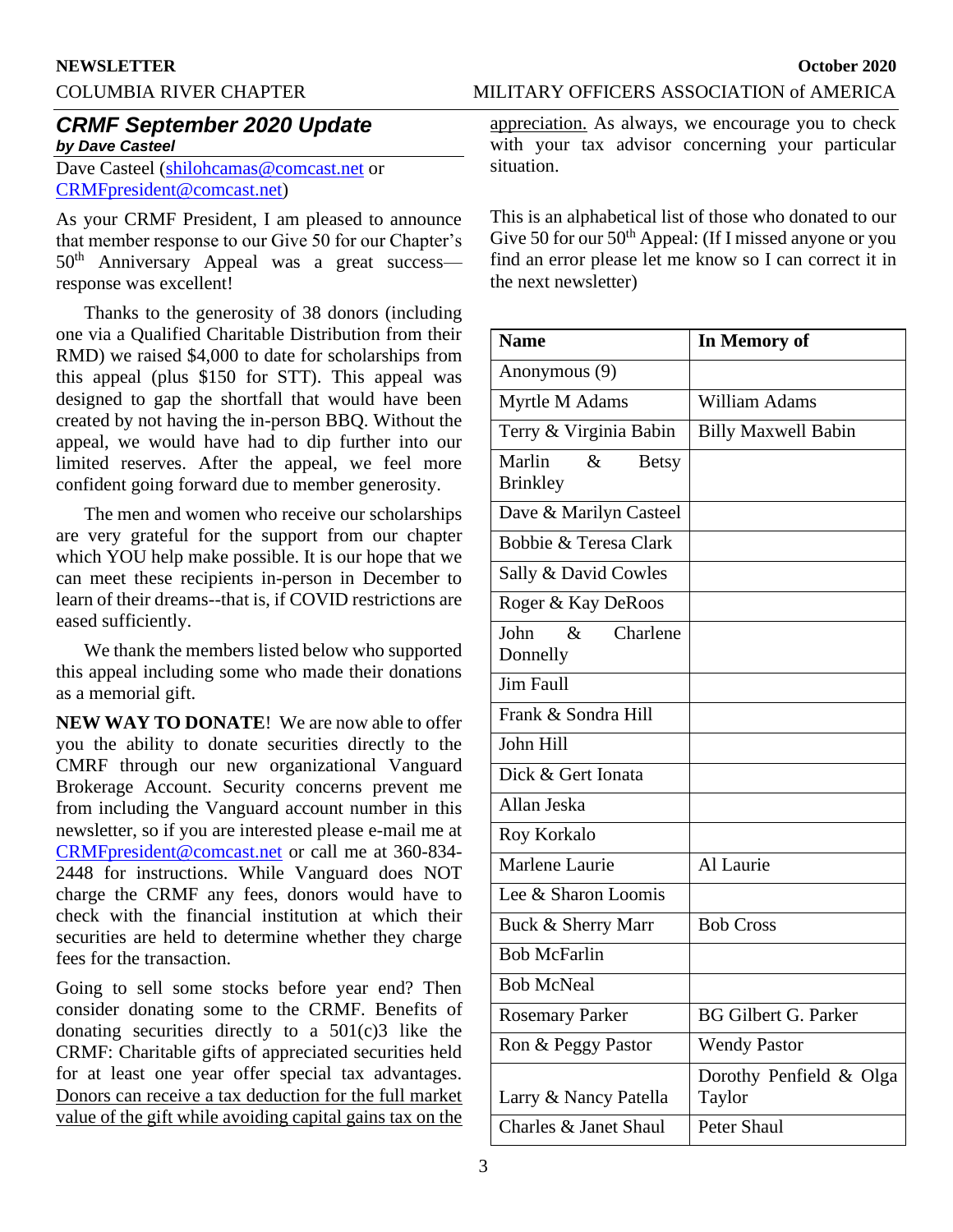| Larry & Patty Smith |                          |
|---------------------|--------------------------|
| Mike & Diana Thomas | John E Thomas            |
| Marge Van Nus       | Frederick Van Nus        |
|                     | LtCol James H Whisenant, |
| Terry Whisenant     | Sr                       |
|                     |                          |
| Rod & Pat Williams  |                          |

In other matters, regarding the CARES \$300 "above the line" donation credit for donations to a  $501(c)3$  for those taxpayers who NOT itemize, it appears the IRS has ruled the credit is \$300 per return.

I really hope to see all of you again very soon.

**Dave Casteel**



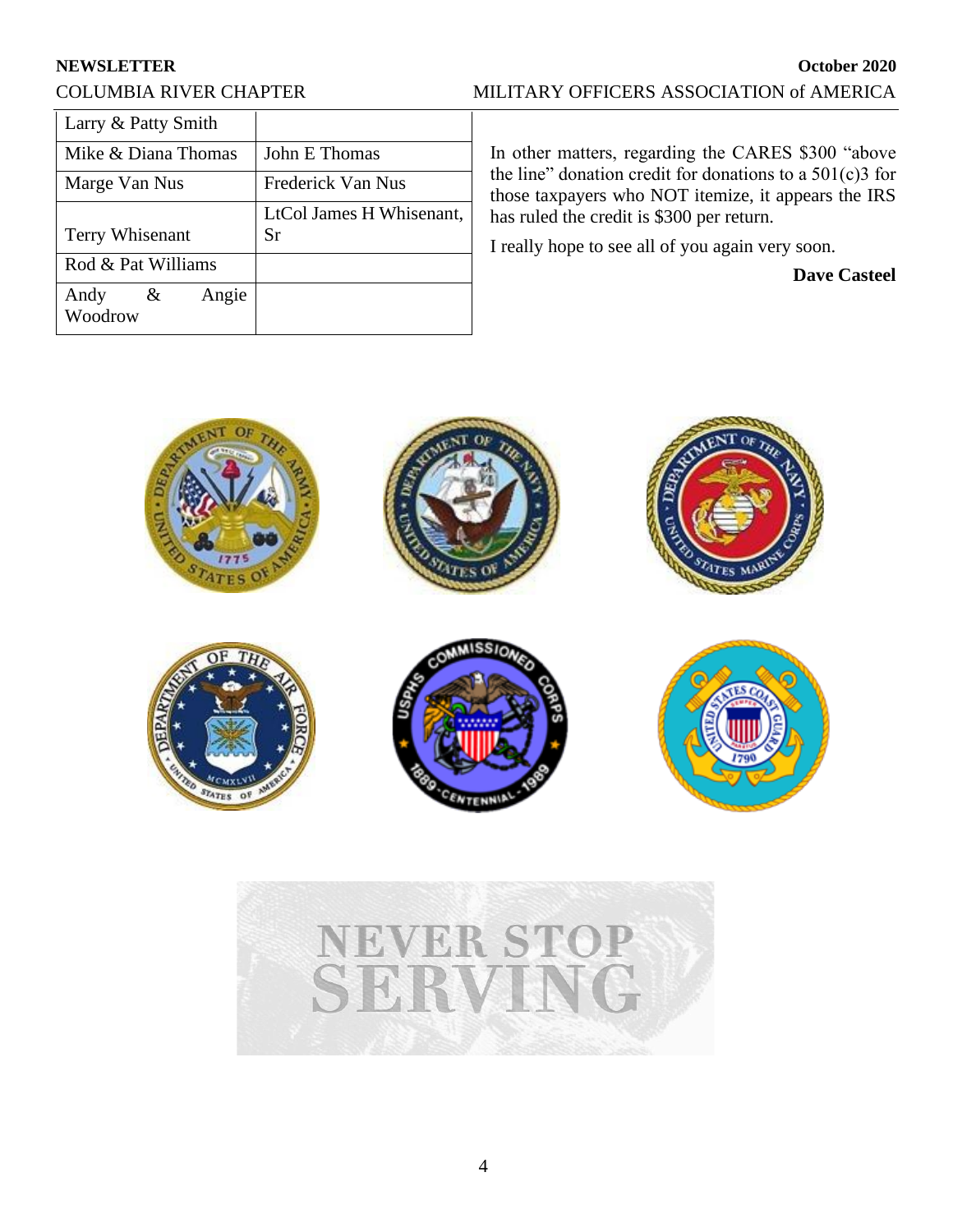# *Chapter ~ Membership Eligibility*

Chapter membership is open to active duty, National Guard, Reserve, retired, and former commissioned officers and warrant officers of the following uniformed services: Army, Marine Corps, Navy, Air Force, Coast Guard, Public Health Service, and National Oceanic and Atmospheric Administration. Surviving spouses of deceased officers are also eligible to join.

# *Columbia River Chapter ~ Affiliate*

Our chapter is an affiliate of the 390,000 member national MOAA which is the nation's largest and most influential association of military officers. MOAA and the chapter are nonprofit, politically nonpartisan organizations. Our chapter is an IRC 501(c)19 war veterans organization.

# *Newsletter Editor*

Our Chapter Secretary coordinates calendar inputs and newsletter distribution.

Newsletter Editor: **Rich Wersinger**. You can contact him at 360-901-1915 or e-mail him at rich@smplyexplainit.com.

### *Newsletter Distribution*

We continue to distribute our newsletter by e-mail. If you are receiving this via postal service and would prefer e-mail please notify **Rod Williams**, our Chapter President at 503-317-2273 or [rodwill50@hotmail.com.](mailto:rodwill50@hotmail.com)